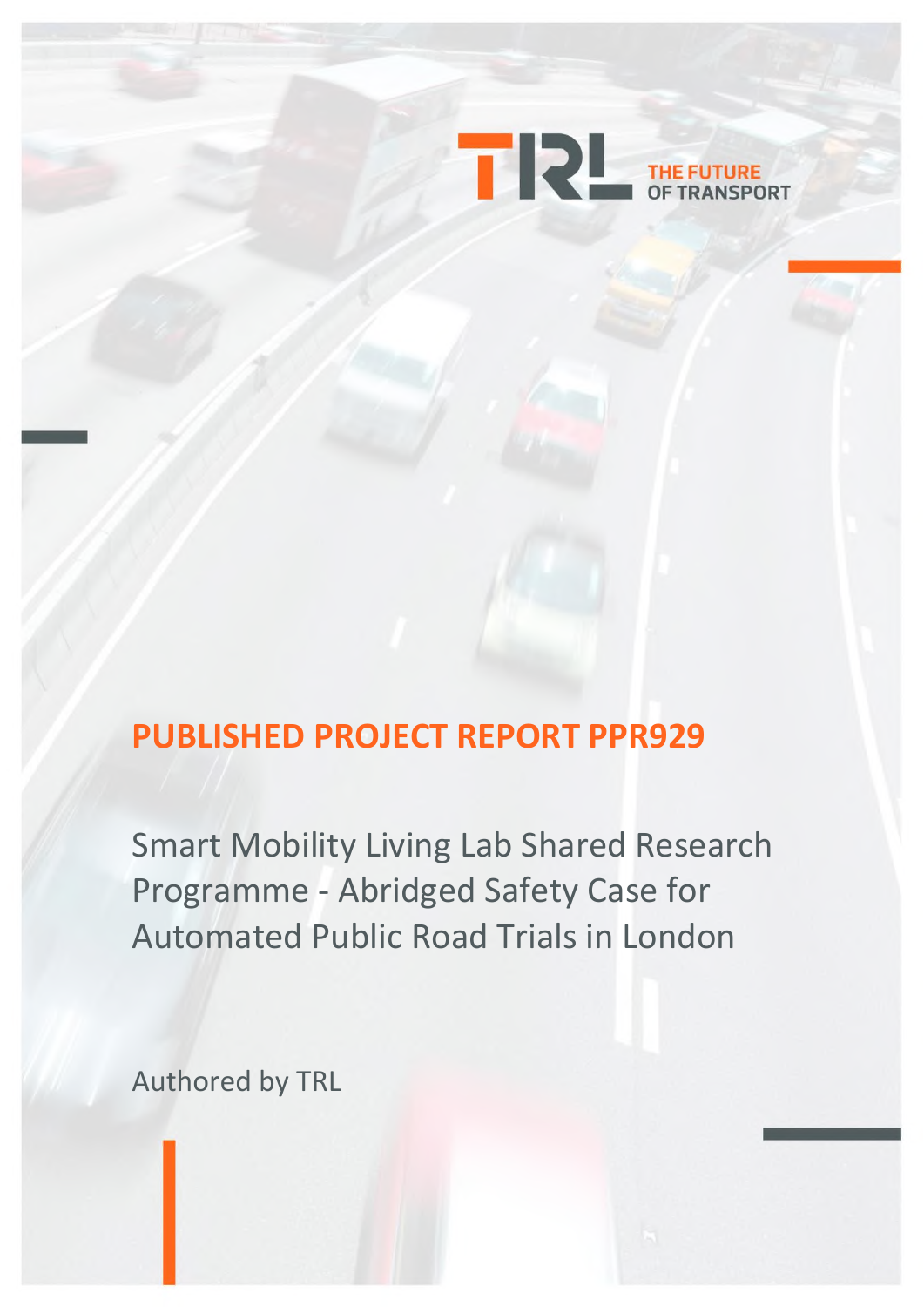## Report details

| <b>Report prepared for:</b> | SMLL              |
|-----------------------------|-------------------|
| Copyright:                  | © TRL Limited     |
| <b>Report date:</b>         | 1st November 2019 |

#### Disclaimer

This report has been produced by TRL Limited (TRL) under a contract with SMLL. Any views expressed in this report are not necessarily those of SMLL.

The information contained herein is the property of TRL Limited and does not necessarily reflect the views or policies of the SMLL. Whilst every effort has been made to ensure that the matter presented in this report is relevant, accurate and up-to-date, TRL Limited cannot accept any liability for any error or omission, or reliance on part or all of the content in another context.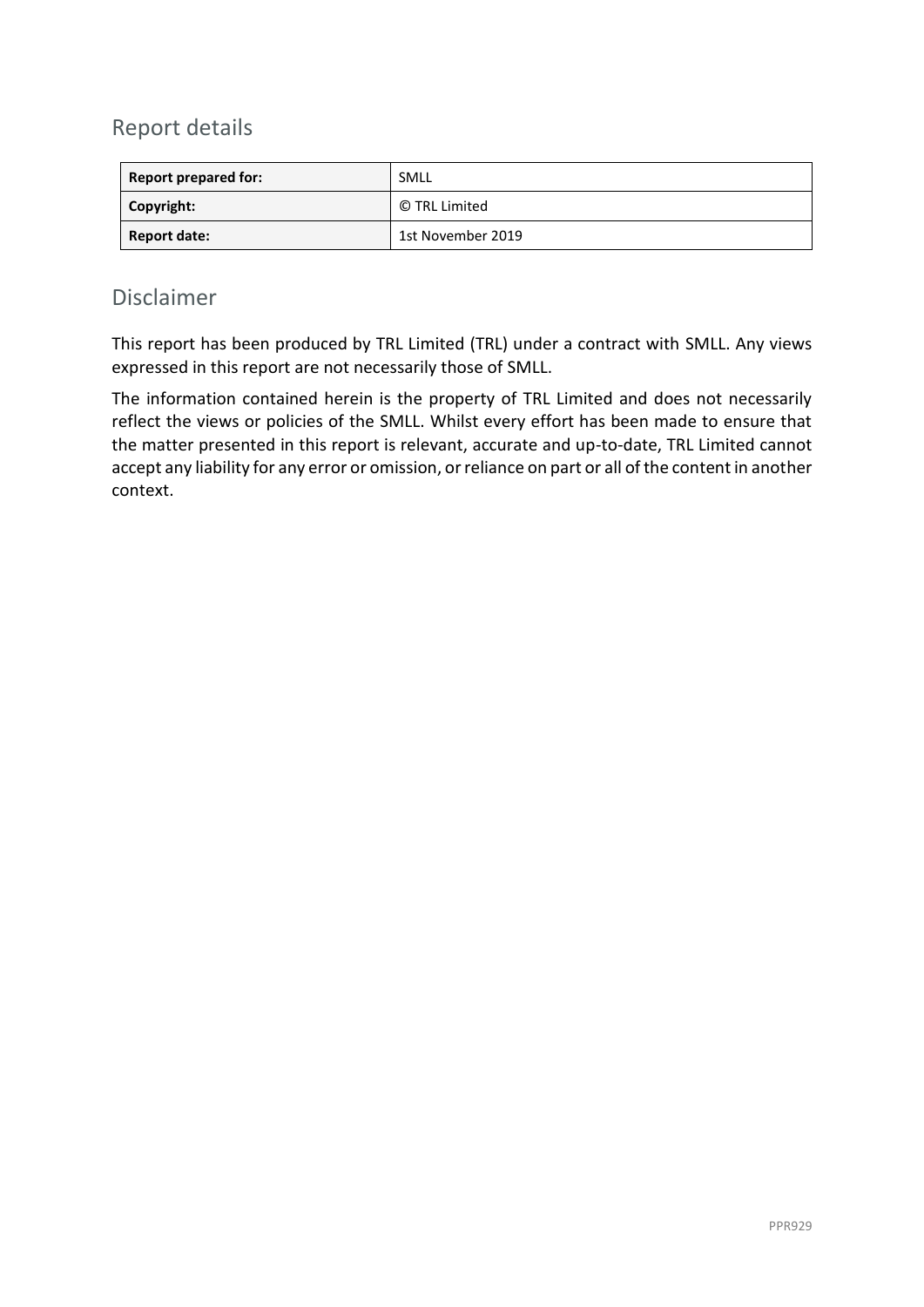

## Table of Contents

| Introduction<br>$\mathbf{1}$    |                                              |                             |                |
|---------------------------------|----------------------------------------------|-----------------------------|----------------|
|                                 | 1.1                                          | Trial aims and objectives   | 3              |
|                                 | 1.2                                          | Synopsis of the trials      | 3              |
| $\overline{2}$                  | <b>Operational Design Domain</b>             |                             | 3              |
| 3<br>Safety and risk management |                                              |                             | 3              |
|                                 | 3.1                                          | Methodology overview        | 3              |
|                                 | 3.2                                          | Incident response plan      | 5              |
| <b>Trials Staff</b><br>4        |                                              |                             | 5              |
|                                 | 4.1                                          | Roles and responsibilities  | 5              |
|                                 | 4.2                                          | Selection and training      | 6              |
| 5                               | Vehicle and automated driving system         |                             | 6              |
| 6                               | Route selection and assessment               |                             | 6              |
| Compliance<br>7                 |                                              |                             | $\overline{7}$ |
|                                 | 7.1                                          | <b>DfT Code of Practice</b> | 7              |
|                                 | 7.2                                          | Vehicle assessment          | 7              |
|                                 | 7.3                                          | Cyber security standards    | $\overline{7}$ |
|                                 | 7.4                                          | Data protection             | 8              |
| 8                               | Safety and insurance for public road testing |                             | 8              |
| 9                               | Points of contact                            |                             | 8              |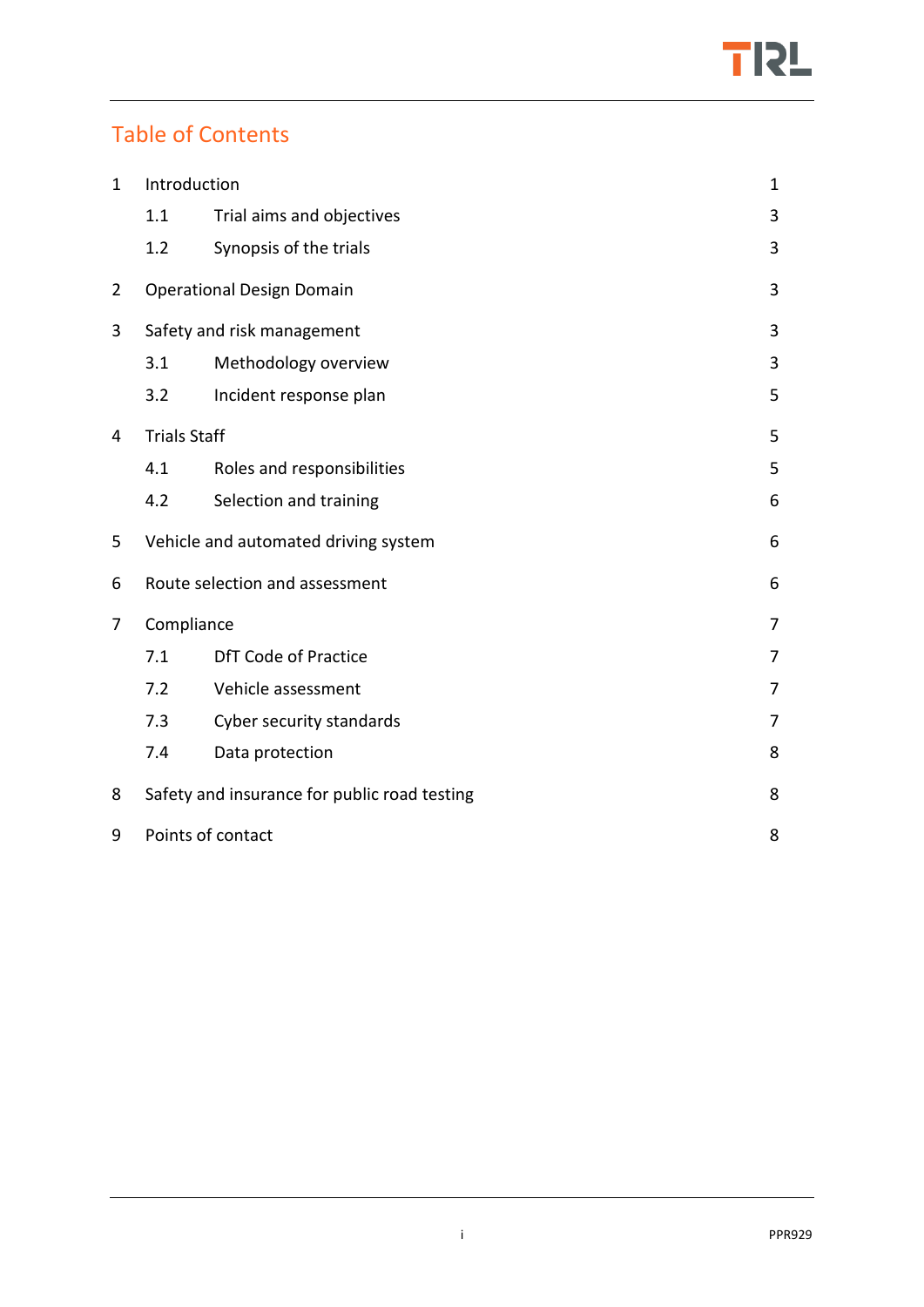

## <span id="page-3-0"></span>1 Introduction

<u>.</u>

Automated vehicles are central to the UK Government's industrial strategy because of the potential they represent for addressing several challenges facing urban areas including traffic congestion, vehicle emissions, commuting time and costs, and road traffic casualties. In purely monetary terms, the UK's market for connected and automated vehicles is estimated to be worth £52 billion by 2035<sup>1</sup>.

The Smart Mobility Living Lab (SMLL) is a co-innovation project, part-funded by Innovate UK, led by TRL and a consortium of partners with world-leading expertise in transport and technology. The SMLL will deliver the UK's most advanced real-world connected environment for testing future mobility technologies, services and business models. As part of the SMLL, the Shared Research Programme (SRP), which includes a variety of partner organisations from insurers and automotive to landowners and academia, has a specific remit to drive innovation, underpinned by appropriate evidence. To kick-start this innovation the SRP are undertaking automated vehicle trials within the SMLL to accelerate learning and meeting individual and shared research and development objectives.

The automated vehicle trials within the SMLL aim to collect data and enable testing of processes and infrastructure through running a successful trial as well as to validate the safe operation of the automated vehicle. These trials are planned for in two phases starting autumn 2019 and are led by TRL.

To ensure that the automated vehicles are safe to operate on UK public roads, key safety, cyber security and vehicle requirements have been satisfied. All automated vehicle operation on UK public roads is fully compliant with the Department for Transport's (DfT's) Code of Practice for testing automated vehicles<sup>2</sup>, and all UK road traffic laws and existing vehicle regulations. The Safety Case has been developed by TRL, who are independent safety assessors and authors of BS PAS 1881 and the safety case framework for test beds within the UK. The Trial Vehicle used for public road trials are type-approved category M1 vehicles and a Safety Driver is always present within the vehicle. All Safety Drivers are fully trained and competent for their role, with sign-off carried out and documented by the automated driving system (ADS) developer (StreetDrone).

Safety is the priority and the Safety Case has been developed by TRL in line with the Code of Practice as well as to meet the necessary legal requirements to conduct testing on UK public roads and secure insurance for the trial. The key purpose of the Safety Case is to manage and reduce the potential risks of trialling automated vehicle technology on public roads to as low as reasonably practicable (ALARP). This document is an abridged version of the full Safety Case. Its purpose is to provide a publicly available overview of the trials and approach to risk

 $1$  Market forecast for connected autonomous vehicles. Transport System Catapult, July 2017.

<sup>&</sup>lt;sup>2</sup> Code of Practice: Automated vehicle trialling. Centre for Connected & Autonomous Vehicles, February 2019.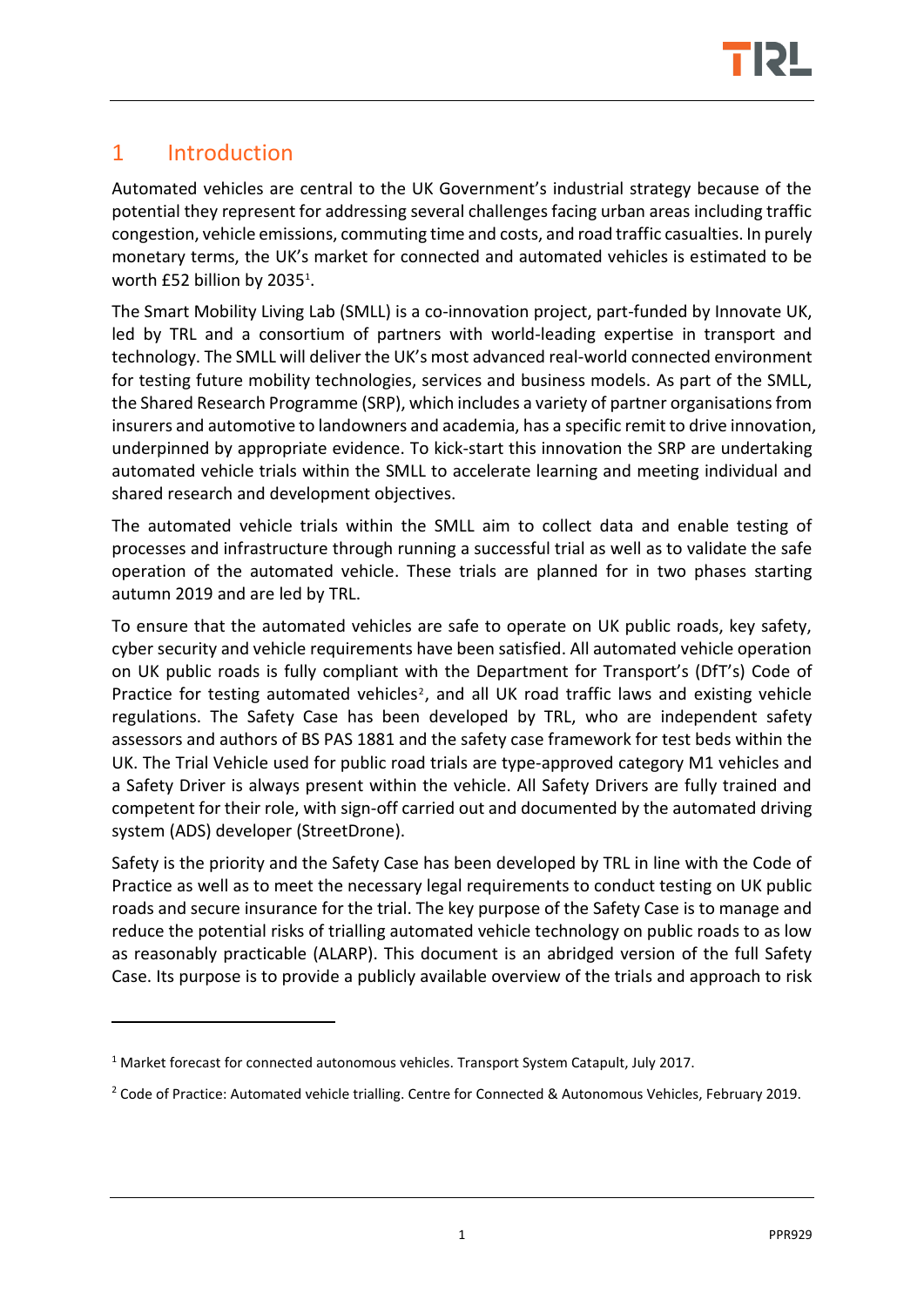

management to give assurance that the trials will be conducted safely, and risks are appropriately managed.

This abridged Safety Case is freely available and provides members of the public with highlevel information regarding the operational safety of automated vehicle trials conducted in London.

TRL are leading the trials, which are being conducted through the SMLL's SRP. The roles of TRL and other organisations involved in the trials are as follows:

- TRL operating and managing the trials;
- DG Cities conducting and managing the SRP members' research activities during the trials;
- StreetDrone providing the automated driving system (ADS), Safety Drivers and Software Engineers for Trial Vehicle operation.

Information contained within this abridged Safety Case is related to several key topics applicable to operational safety:

- Risk assessment, evaluation and tolerability of risk decisions;
- Operational guidance and incident response;
- Trials staff (including Safety Drivers) selection, training, roles and responsibilities;
- Vehicle platform and Automated Driving System (ADS);
- Route selection, safety assessment and controls;
- Compliance with the DfT's Code of Practice for testing automated vehicles, UK vehicle standards, and UK driving rules and road traffic laws.

The Trial Vehicle is an all-electric Nissan eNV-200 Combi. The Trial Vehicles' standard build and modifications are described in Section [5.](#page-8-1)



**Figure 1: SMLL Trial Vehicle**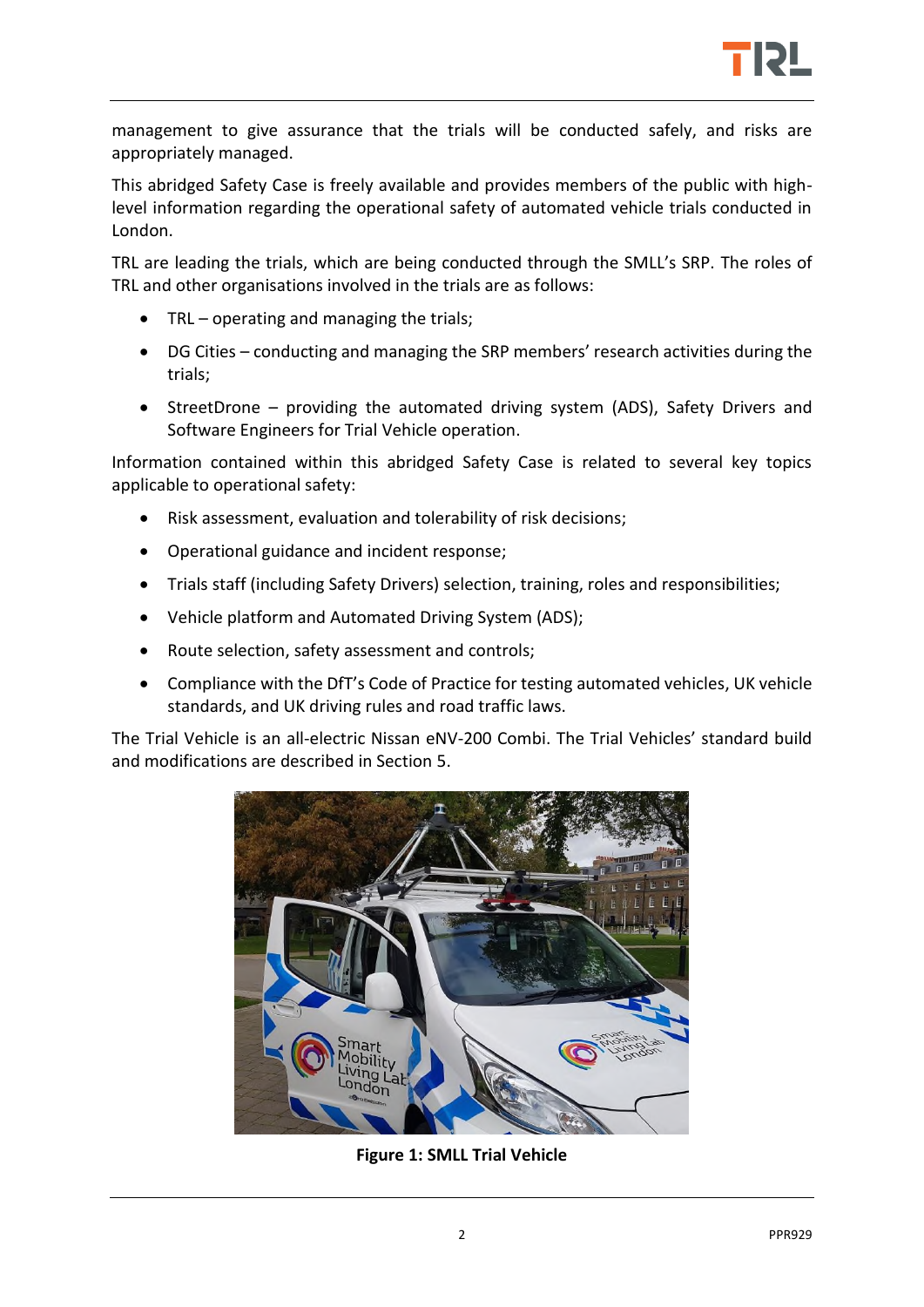

#### <span id="page-5-0"></span>1.1 Trial aims and objectives

The broad aim of Phase 1 trials is to successfully run a trial, in line with the Safety Case, of an automated vehicle in a public domain which is capable of gathering relevant information from the Trial Vehicle itself by observation, sensors and cameras, as well as external infrastructure. This raw data will be made available, through SMLL, to their SRP partners to inform the development of further automated functionalities and supporting systems.

## <span id="page-5-1"></span>1.2 Synopsis of the trials

The trials will be conducted on privately-owned public roads within the Royal Arsenal development in the London Borough of Greenwich.

The automated vehicle trialling will take place on selected roads at the Royal Arsenal. These trials are planned in two phases:

- Phase 1 will involve the vehicle following the defined route and stopping at identified stops, but not collecting any passengers;
- Phase 2 will (subject to findings from Phase 1) allow members of the public to embark and disembark the vehicle at the demarcated stops on the route.

## <span id="page-5-2"></span>2 Operational Design Domain

Operational boundaries, known as the Operational Design Domain (ODD), define the conditions under which the vehicle can safely and reliably operate according to its automated functionality, without intervention from the Safety Driver. Trial activities must be paused if the boundary of the ODD is exceeded and checks against ODD requirements executed, with any changes or updates to the ADS carried out in accordance with the change control process.

The on-board Safety Driver, Software Engineer and Steward will undertake dynamic checks (e.g. for traffic, pedestrians, etc.) before and during trial runs. Safety Driver best practice and behaviour is compliant with both the UK Highway Code and road traffic law.

Extensive testing in a controlled track testing environment has been conducted to demonstrate that the Trial Vehicle performs in line with expectations and can safely negotiate the ODD.

## <span id="page-5-3"></span>3 Safety and risk management

#### <span id="page-5-4"></span>3.1 Methodology overview

The operational Safety Case, which is separate to this document, outlines how StreetDrone safely operates its automated vehicle on public roads at the Royal Arsenal and provides the body of evidence to document the progression of testing and demonstrate that the vehicle is safe and reliable within a defined ODD. The operational Safety Case also demonstrates the following requirements to ensure that the trials are safe: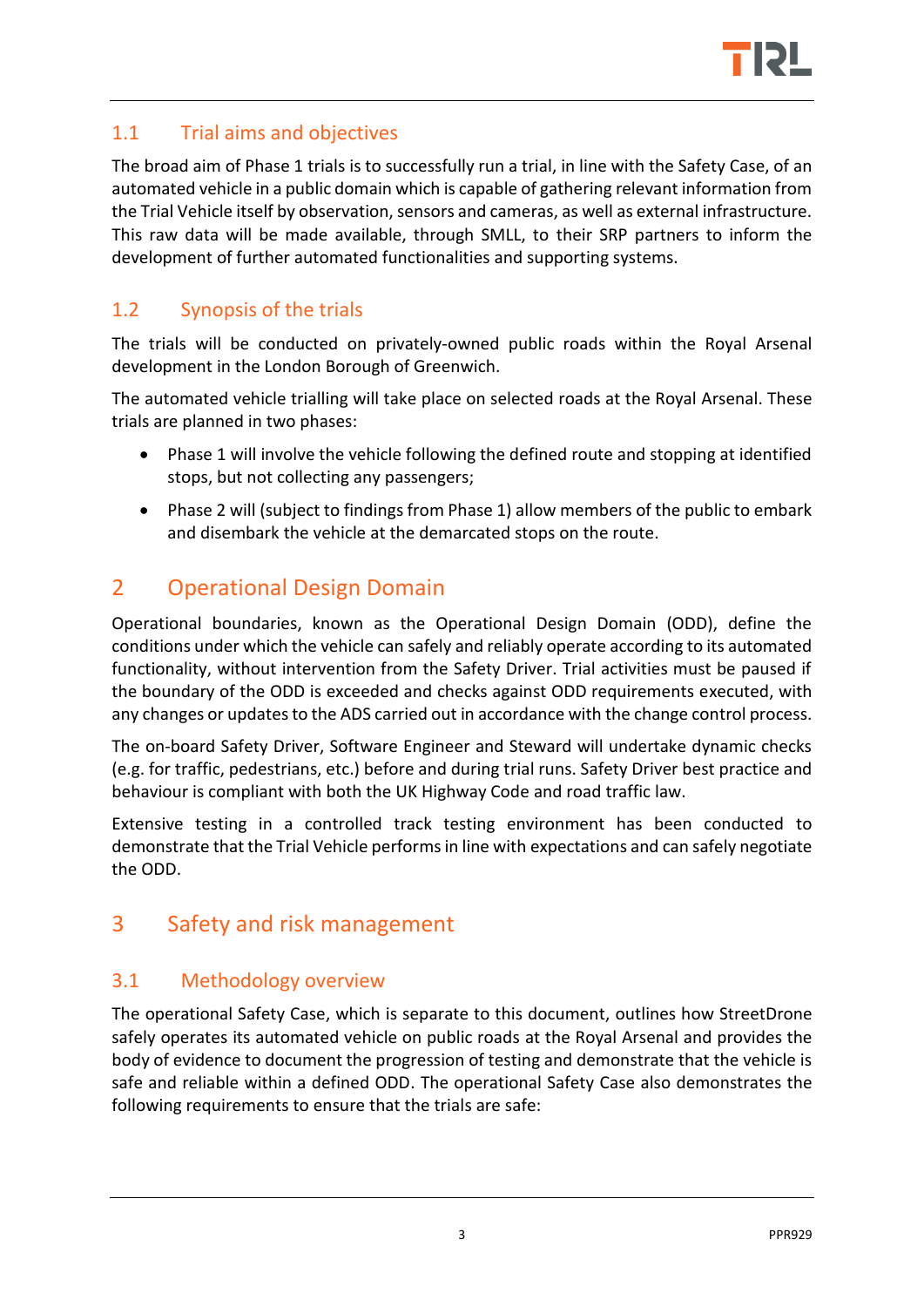

- A robust risk assessment identifying hazardous scenarios, potential causes, person(s) impacted and mitigations implemented to ensure all risks are reduced as low as reasonably practicable;
- Compliance with current legislation, standards and guidance; and
- Provision of the required evidence and reassurance to the London Borough of Greenwich, and to both the trial and vehicle insurers.

The operational Safety Case is a live, managed, version-controlled document based on a comprehensive risk assessment, with supporting evidence for each of the risk decisions made.

The key operational risks related to the trials identified from the risk assessment include:

- Collision with pedestrian;
- Collision with trials team member;
- Collision with cyclist;
- Collision with motorcyclist;
- Collision with another vehicle;
- Collision with infrastructure;
- Collision between vicinity vehicles;
- Safety Driver distraction and/or fatigue;
- Injury to trials team member from Trial Vehicle or infrastructure;
- Data and cyber security breach.

Appropriate mitigations have been implemented to ensure that all risks identified are reduced to a tolerable level throughout the trials.

Monitoring, reporting and continuous improvement are embedded in the Safety Case and all on-road operations through TRL's Safety Case and associated operational guidance for the trials team. Data capture will take place for all manually-driven data gathering runs and automated trialling. All incidents and near misses will be monitored, reported and analysed throughout the trials to ensure continuous improvement and to assure the safety of all affected parties throughout.

Compliance with existing legislation, standards and guidance also forms an essential part of the Safety Case and is evidenced appropriately in the full Safety Case. TRL's compliance with the DfT's Code of Practice is discussed in Section [7.1,](#page-9-1) and compliance with UK road traffic law and vehicle assessment is covered in Sections [5](#page-8-1) and [7.2](#page-9-2) respectively.

Before automated vehicles can be safely and successfully integrated into urban road networks, in-depth track testing must be carried out. The Trial Vehicle's Automated Driving System (ADS) has undergone a thorough programme of testing and analysis in controlled environments prior to on-road tests, including simulations, track testing, and functional safety analysis. The ADS has been developed and tested by StreetDrone using their Renault Twizy platform, and validated by further analysis and track testing with the Nissan e-NV 200 platform, which will be used in these trials.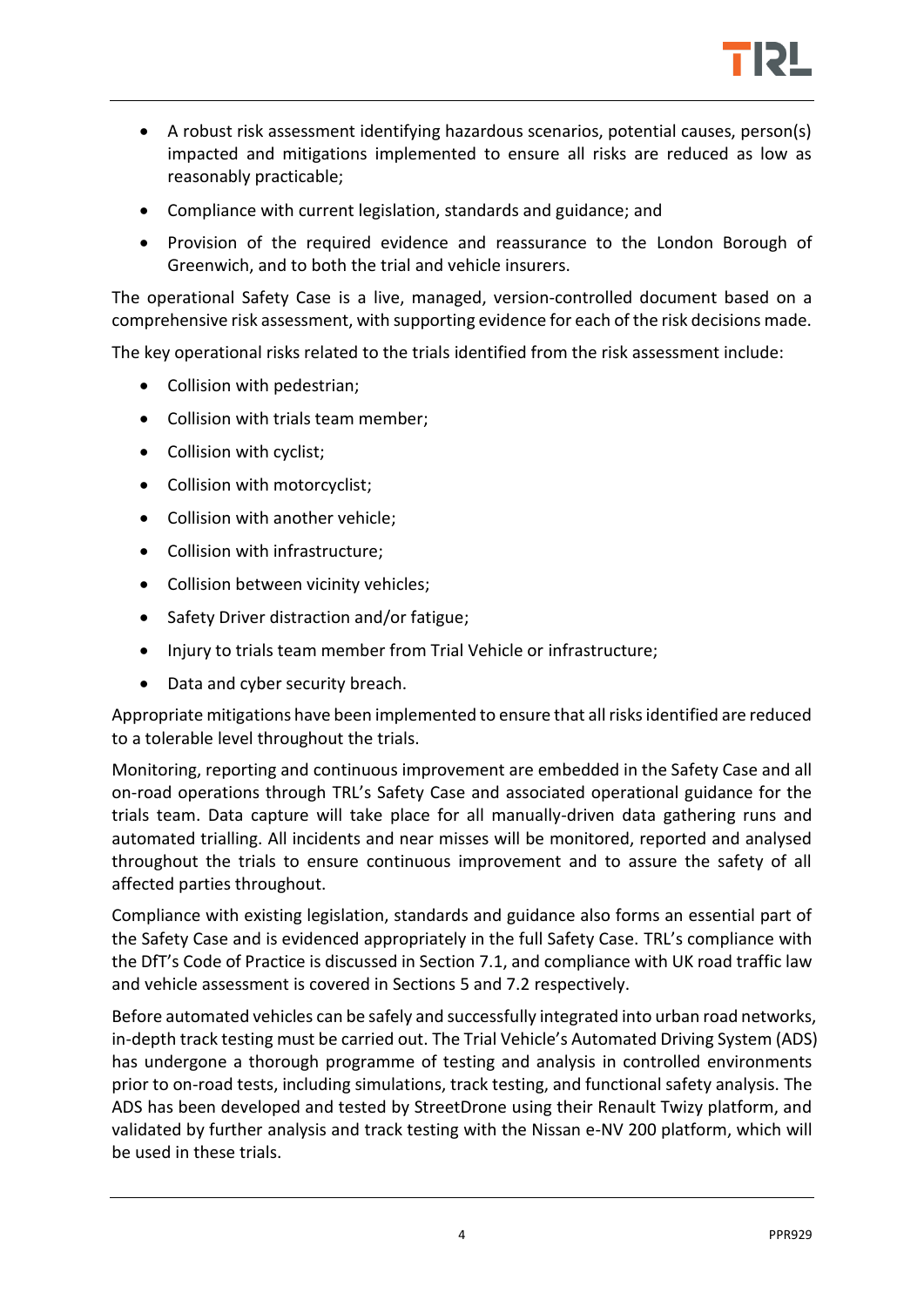

#### <span id="page-7-0"></span>3.2 Incident response plan

TRL has produced the following documentation for the trials which outline the actions to take in the event of an incident or emergency, including:

- Emergency response plan developed in consultation with the SMLL, Royal Arsenal and emergency services to ensure incidents are dealt with promptly, safely and effectively;
- Incident and near miss reporting procedure to ensure all incidents and near misses are reported and investigated and that any future mitigating actions are implemented.

All incidents and near misses will be monitored, reported and analysed throughout the trials to ensure continuous improvement and to assure the safety of all affected parties throughout. All personnel involved in the trials will be fully briefed on what to do in the event of an emergency both in terms of responding to the incident and reporting it to the appropriate parties. Safety Drivers, Software Engineers and Stewards, all of whom will always be on-board the vehicle during trials, will decide when to suspend or abort automated sessions based on predefined abort criteria.

## <span id="page-7-1"></span>4 Trials Staff

#### <span id="page-7-2"></span>4.1 Roles and responsibilities

A fully-trained, experienced and competent **Safety Driver** will always be present in the driver's seat of the Trial Vehicle during the trials when the vehicle is in motion. The Safety Driver has received appropriate training from StreetDrone on the use and capabilities and limitations of the Trial Vehicle and systems. The Safety Driver will be ready, able, and willing to resume control of the vehicle at any time and will safely pilot the vehicle in manual mode as required. Relevant competence and experience will be proven before any trial activities.

The Safety Driver will always be accompanied and supported while piloting the Trial Vehicle by a **Software Engineer** in a rear passenger seat. The Software Engineer will be responsible for monitoring the vehicle systems during automated mode to ensure they are functioning correctly, and to identify potential cyber security threats.

The **Trial Manager's** role will be to manage the day-to-day running of the trials, including staff and vehicle operations. The Trial Manager will be available on-site at all times and will manage the trial activity throughout the day. In the event of an emergency, the Trial Manager will act as the Incident Manager.

A **Steward** will be present in the front passenger seat of the Trial Vehicle at all times. The Steward will be responsible for monitoring and recording any incidents or near misses, with a time stamp for full incident and near miss report completion by the Safety Driver at the end of the trial session.

One or more **Marshals** will be present along the route to monitor and report any hazards and to answer any queries from members of the public.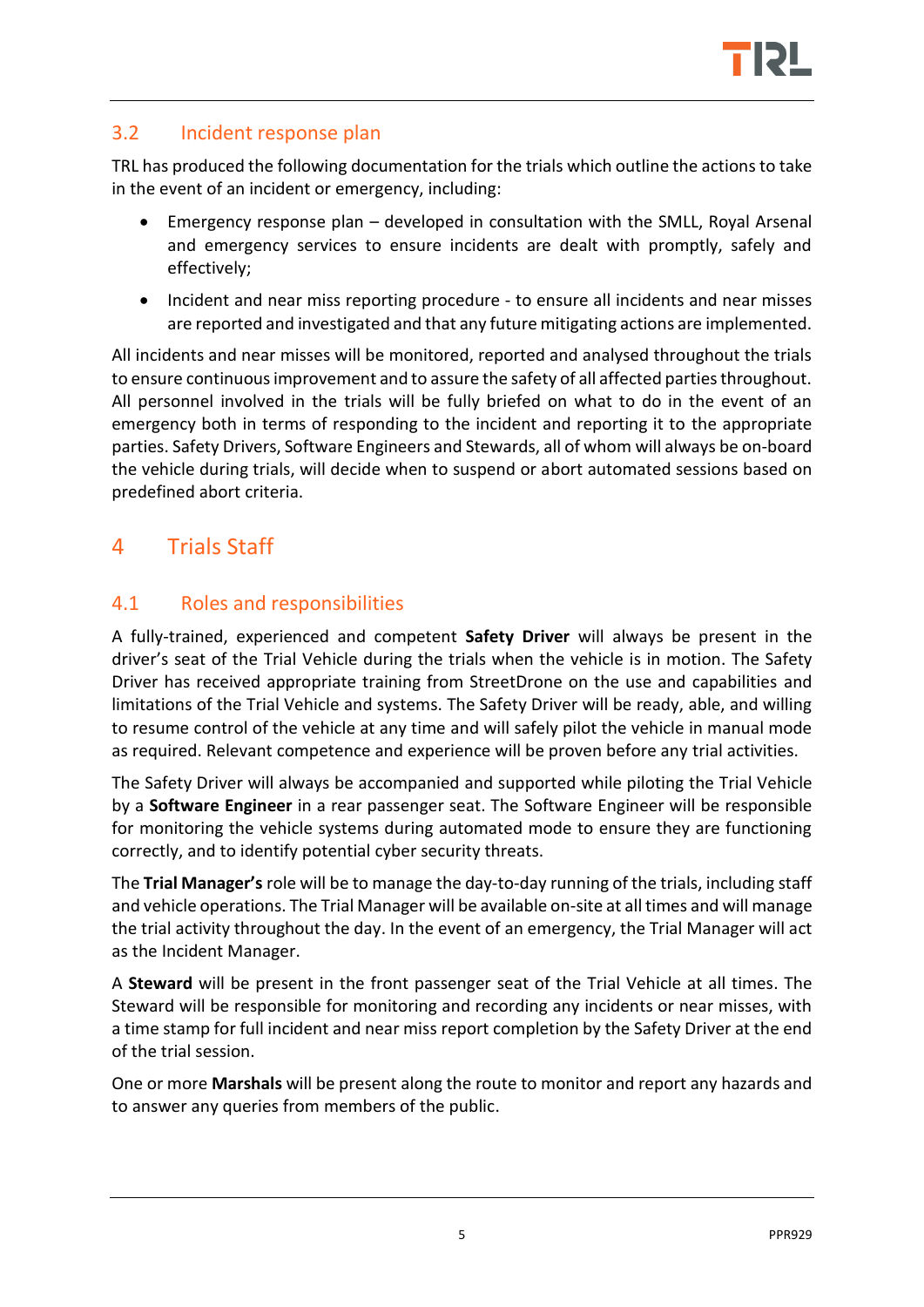

A **Safety Manager** from TRL's safety and risk management team will provide daily on-site support initially, followed by daily on-call assistance, to support the Trials Manager and to ensure operations are running correctly and safely.

The **Data Manager** will be responsible for ensuring that data collected by the Trial Vehicle is safely and securely collected, downloaded and stored.

## <span id="page-8-0"></span>4.2 Selection and training

All Safety Drivers are fully trained by StreetDrone to ensure they are competent and experienced with the Trial Vehicle and its systems and sensors, including their capabilities and limitations. Documentation has been prepared detailing Safety Driver selection, policies on Safety Driver distraction and fatigue, training of the StreetDrone team members, policies on team responsibilities, and how to safely operate the vehicle and ADS.

TRL will be responsible for providing suitably trained, competent and experienced Stewards, Marshals, Safety Managers and Data Managers. All members of the trials team will receive necessary training for their specific role(s) in the trials. They will also attend daily safety briefings prior to trial operations.

## <span id="page-8-1"></span>5 Vehicle and automated driving system

The trial vehicle is a 2019-plate all-electric Nissan eNV-200 Combi with automatic transmission, which is a minibus-style vehicle with seating for up to seven people, including the driver; all seats are fitted with seatbelts.

The Nissan has been modified by StreetDrone to enable automated control of certain driving functions using a drive-by-wire system, sensors, and a custom ADS software stack. The bodywork of the vehicle has also been modified by StreetDrone to facilitate testing and development: modular sensor mounts are provided, and a roof rack and Lidar mount have been integrated to the roof to allow mounting of equipment.

## <span id="page-8-2"></span>6 Route selection and assessment

The trial route is situated in the Royal Arsenal and is less than 1 mile (1.6km) in length. The trial route will utilise privately-owned public roads within the Royal Arsenal development in the London Borough of Greenwich. These roads are privately-owned by the Royal Arsenal, who have granted permission for these trials to take place. The route has been selected following a process designed to assess its suitability for the trials, in terms of both safety and practical considerations. Those consideration comprised, but were not limited to, the following:

- Road type and road users;
- Speed limits (the entire route, and Royal Arsenal development, has a maximum 5 mph speed limit);
- Hazards (or potentially hazardous) features/scenarios;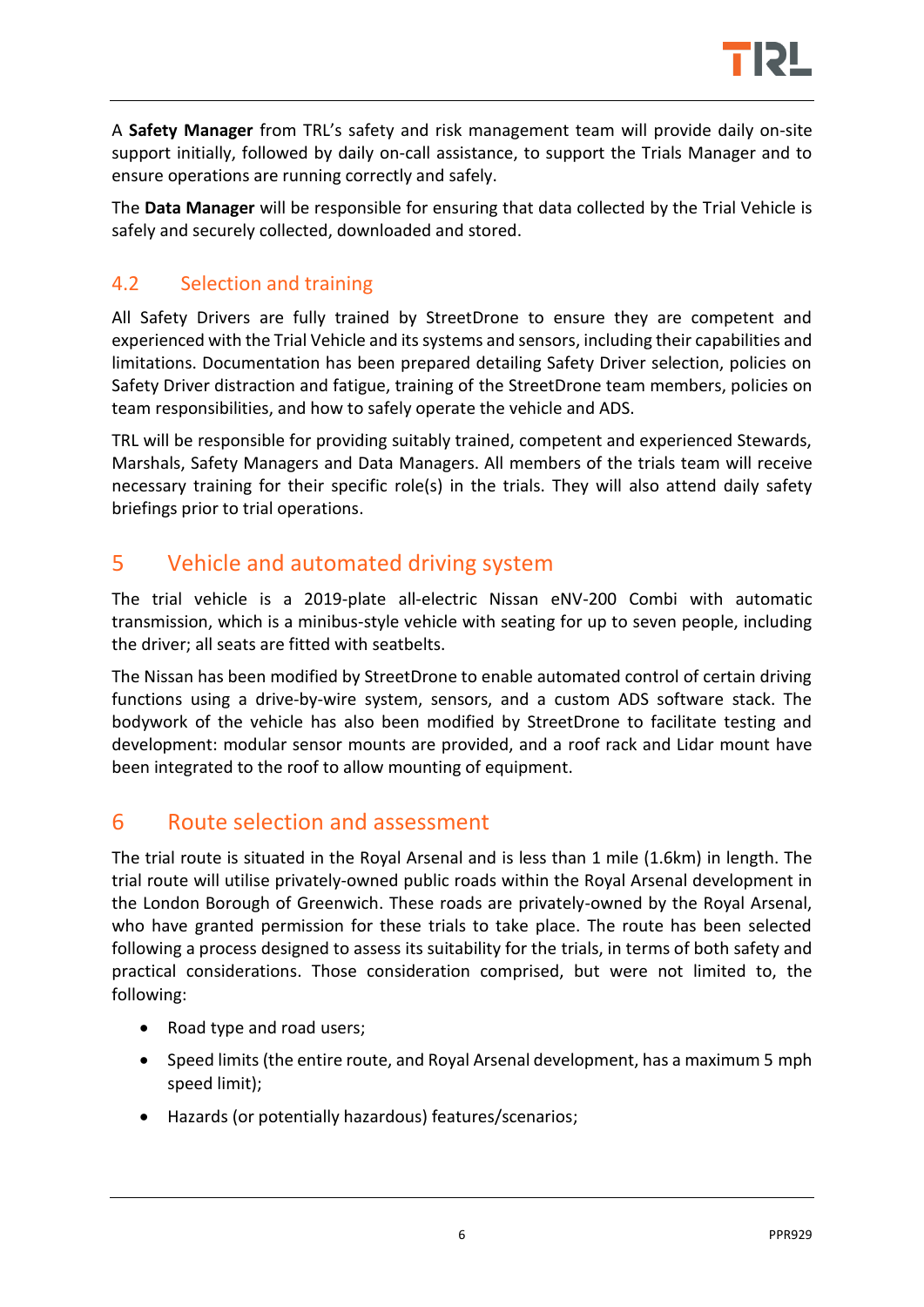

- STATS19<sup>3</sup> collision data, particularly numbers, locations and types of killed and seriously injured collision records; and
- Consultation with the Royal Arsenal and Transport for London.

## <span id="page-9-0"></span>7 Compliance

#### <span id="page-9-1"></span>7.1 DfT Code of Practice

This abridged Safety Case, and all trial activities, are compliant with all relevant requirements of the DfT's Code of Practice<sup>4</sup> which provides guidance for any organisations wishing to conduct the testing of highly or fully automated technologies in public places.

The DfT's Code of Practice lists the following key requirements for undertaking trials of automated vehicle technology in the UK:

- A driver is present, in or out of the vehicle, who is ready, able, and willing to resume control of the vehicle;
- The vehicle is roadworthy;
- Appropriate insurance is in place.

These key requirements will always be met during the trials. In addition to these requirements, Safety Drivers will always be expected to adhere to all operational guidance documents developed by TRL for this particular trial and all relevant rules and regulations for driving on public roads in the UK. TRL have carried out a desktop compliance assessment to ensure compliance with the Code is achieved throughout all trial activities.

#### <span id="page-9-2"></span>7.2 Vehicle assessment

The Trial Vehicle is compliant with all appropriate vehicle standards. Since it is under three years old, it does not require a MOT certificate. The Trial Vehicle is type-approved, and any systems added to the Trial Vehicle do not invalidate the type approval process nor the use of standard vehicle controls for a human driver. Driver field of view from the vehicle cabin is unaffected. The Trial Vehicle also meets the relevant conditions of the Road Vehicles (Construction and Use) Regulations 1986, as detailed in the DfT's Code of Practice.

## <span id="page-9-3"></span>7.3 Cyber security standards

<u>.</u>

A cyber security and sabotage assessment has been undertaken by StreetDrone to assess risks in these specific areas and develop mitigations where required to maintain risks at tolerable levels. The assessment considers scenarios in which a potential saboteur would have physical access to the vehicle (and its systems/equipment), and scenarios in which access to the

<sup>&</sup>lt;sup>3</sup> STATS19 is a form used to report injury accidents on Great Britain's public roads to the Police.

<sup>4</sup> Code of Practice: Automated vehicle trialling. Centre for Connected & Autonomous Vehicles, February 2019.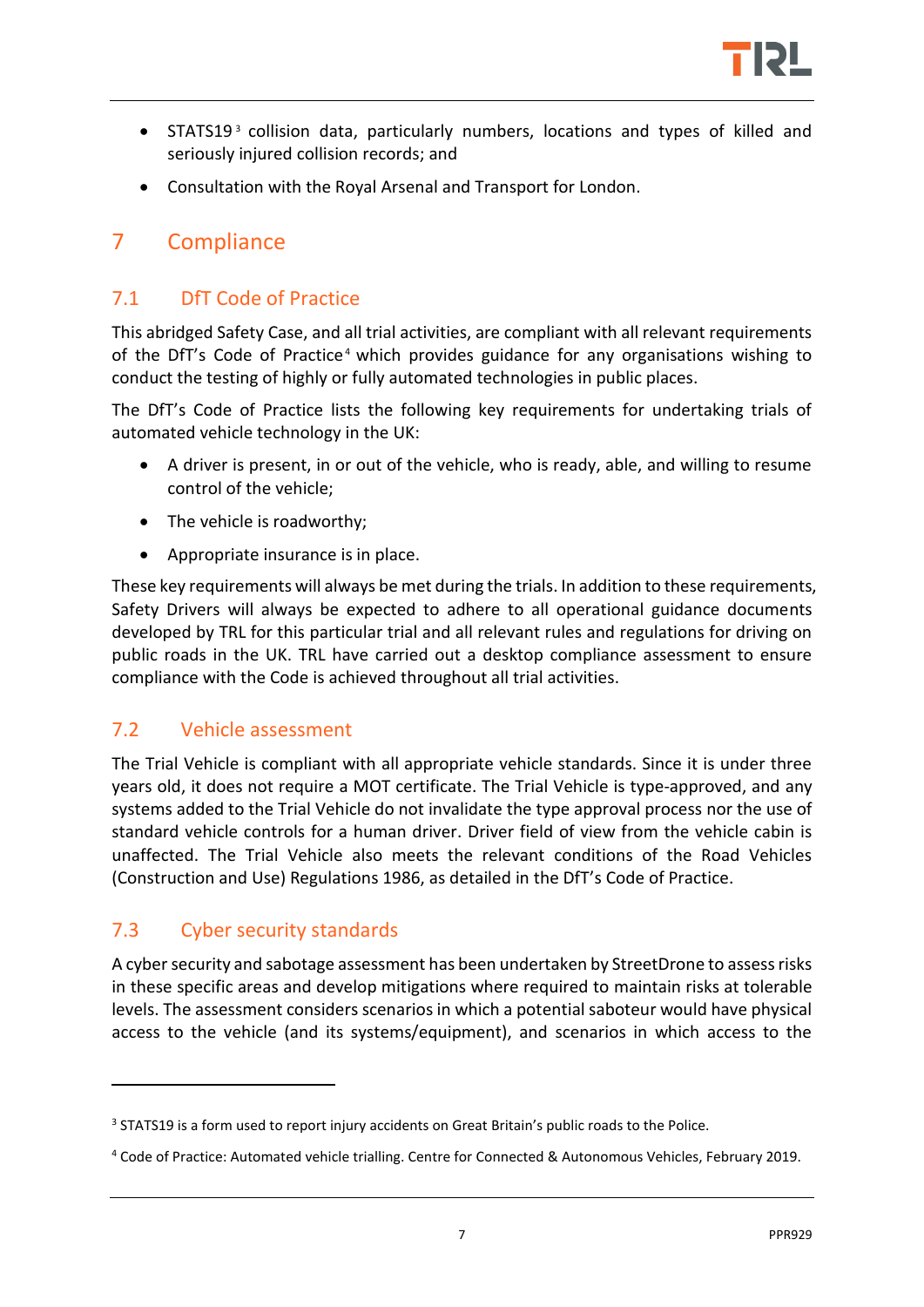

vehicle (and its systems/equipment) is gained via remote means. Mitigations are fully compliant with the DfT's Code of Practice.

#### <span id="page-10-0"></span>7.4 Data protection

A full Data Protection Impact Assessment has been conducted to ensure the correct processes are in place and compliance with legislation is achieved. More information can be found here: <https://www.smartmobility.london/cctv-privacy-policy>

## <span id="page-10-1"></span>8 Safety and insurance for public road testing

Insurance cover is in place for the Safety Drivers, Trial Vehicle and the ADS equipment on and within the Trial Vehicle for the duration of the trials. The trial activities are also insured under TRL's business insurance.

## <span id="page-10-2"></span>9 Points of contact

Any questions relating to this public version of the abridged Safety Case should be referred to TRL's points of contact:

Camilla Fowler, Head of Risk Management; [cflower@trl.co.uk](mailto:cflower@trl.co.uk)

Chris Lodge, Knowledge Discipline Lead: Vehicle and Infrastructure Technologies; [clodge@trl.co.uk](mailto:clodge@trl.co.uk)